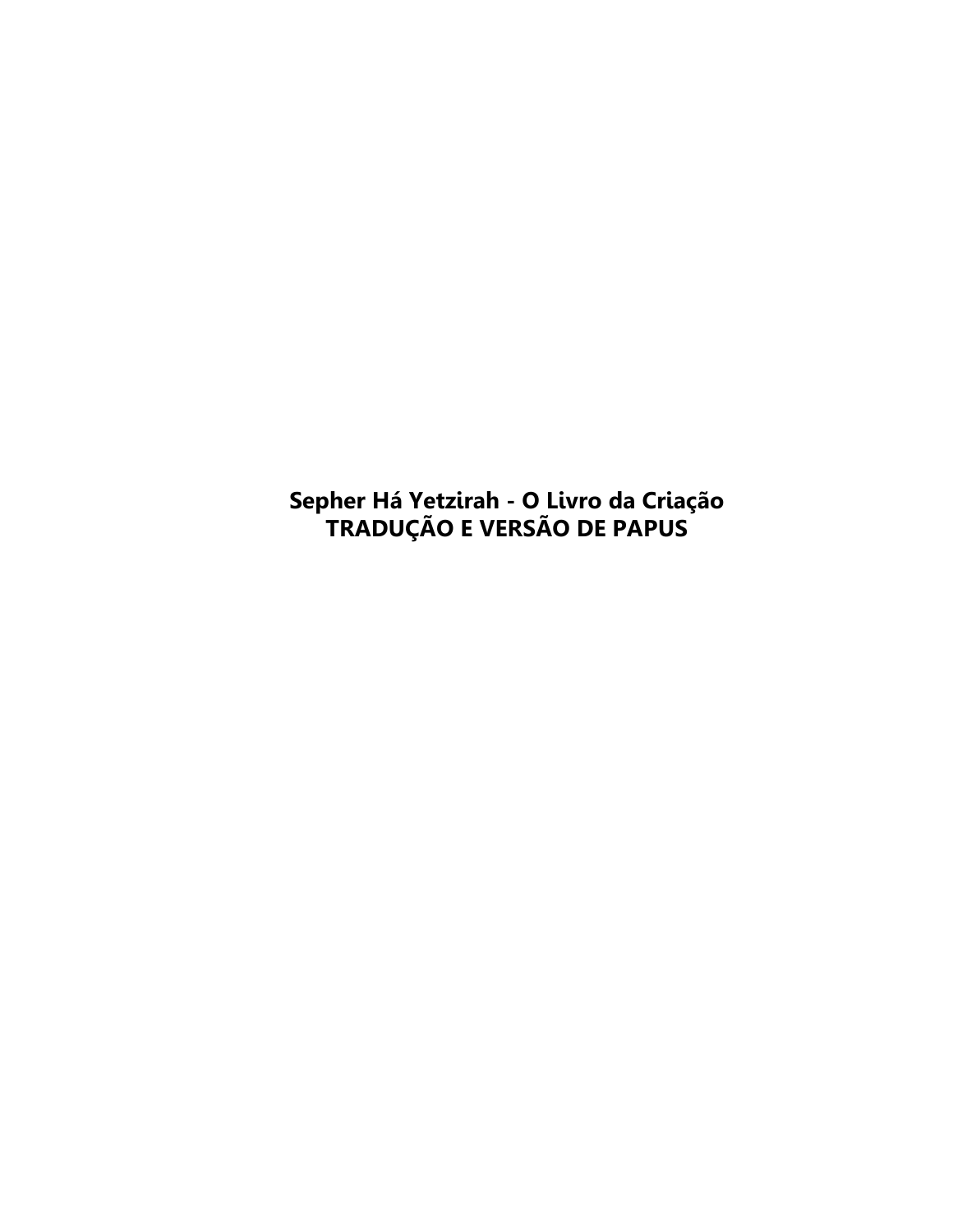## **CAPÍTULO I - Exposição Geral**

É com as trinta e duas vias da sabedoria, vias admiráveis e ocultas, que IOAH (h w h y) DEUS de Israel, DEUS VIVO e Rei dos Séculos, DEUS de Misericórdia e de Graça, DEUS Sublime tão Exaltado, DEUS vivendo na Eternidade, DEUS santo, grava seu nome por três numerações: SEPHER, SEPHAR e SIPUR, isto é: O NÚMERO O OUE NUMERA O NUMERADO

Também traduzido por Escritura, Número e Palavra - Abendana, contido nas dez Sefirotes isto é, dez propriedades, com exceção do inefável, e vinte e duas letras. As letras são constituídas por três mães, mais sete duplas e doze simples.

As dez Sefirotes com exceção do inefável (EN SOF), são constituídas pelo número dez, como os dedos das mãos, são cinco mais cinco, mas no meio deles está a aliança da unidade.



A Árvore da Vida (Fonte: Crowley: Magick Without Tears, 777 Revised, e The Book of Thoth; reproduzida por Hymenaeus Beta, copyright © 1993 O.T.O.)

Na interpretação da língua e da circuncisão encontram-se as dez Sefirotes com exceção do inefável.

Dez e não nove, dez e não onze, compreende isto em tua sabedoria e saberás dentro de tua compreensão.

Exercita o teu espírito sobre elas, pesquisa, relaciona, pensa, imagina, restabelece as coisas em seus lugares e assenta o Criador no seu Trono.

Dez Sefirotes com exceção do inefável, cujas dez propriedades são infinitas: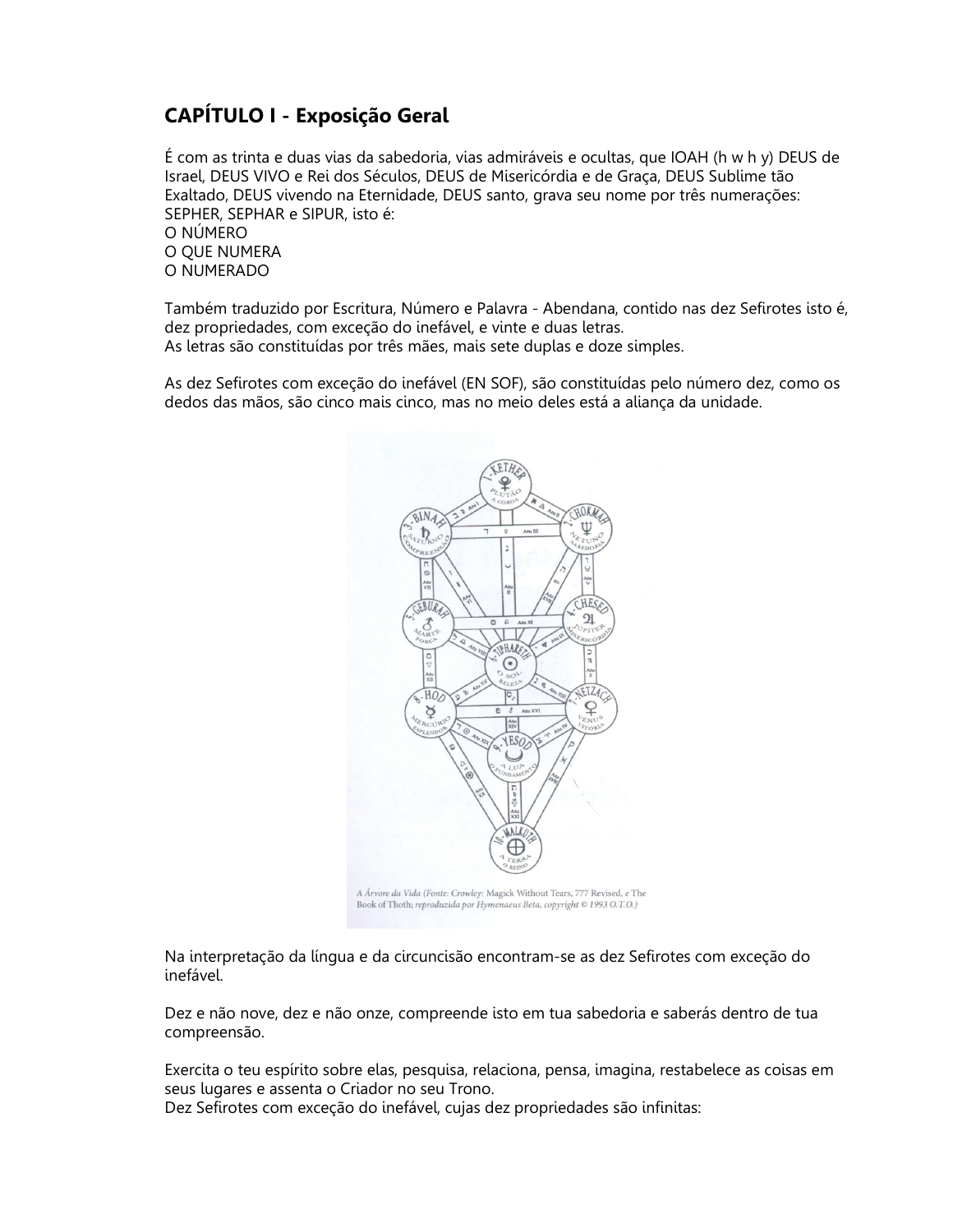O infinito do princípio O infinito do fim O infinito do bem O infinito do mal O infinito em elevação O infinito em profundidade O infinito ao Oriente O infinito ao Ocidente O infinito ao Norte O infinito ao Sul (Meio-dia)

Só o Senhor está acima; Rei fiel, ele domina tudo do alto do seu Trono pelos séculos afora.

Vinte e duas letras fundamentais: Três mães: Aleph, Mem, Shin (c m a).

Elas correspondem ao prato do mérito, ao prato do demérito e à balança da lei queconserva o equilíbrio entre eles

Sete duplas:

b Beth, - g Ghimel - d Daleth - k Caph - p Phé - r Resh - t Thau Que correspondem à vida, à paz, à sabedoria, à riqueza, à posteridade, à graça, à dominação.

Doze simples: h He- w Vau- z Zain - j Cheth - f Teth - y lod - l Lamed n Nun - s Samech - u GHain - x TTsade - q Cuph. Que correspondem à vista, ao ouvido, ao olfato, à palavra, à nutrição, à coabitação, à ação, ao caminhar, à cólera, ao riso, ao pensamento e ao sono. Pelo qual o Tetargramaton, Eterno Sabaoth, D'us de Israel, Deus

Vivo, D'us Onipotente, elevado, sublime, vivendo na Eternidade e cujo nome é santo, propagou trêsprincípios e suas posteridades.

Ar

Água

Fogo

Sete conquistadores e suas legiões (Os Planetas e as Estrelas), doze arestas do cubo (O nome y s b l a - não parece significar diagonal...).

A prova das coisas é dada por testemunhos dignos de fé, o mundo, o ano e o homem, que tem a regra das dez, três, sete e doze; seus prepostos são o dragão, a esfera e o coração.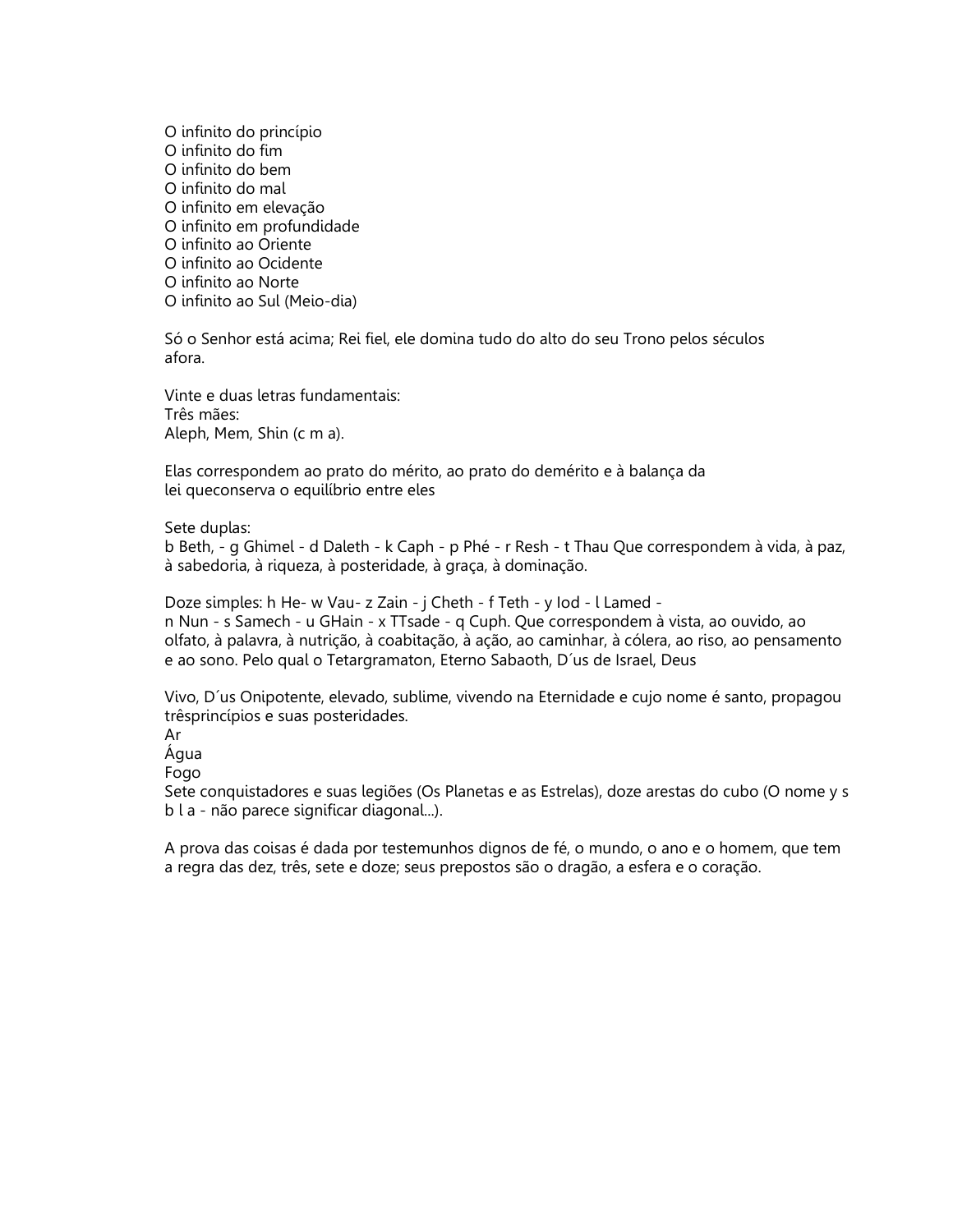#### **CAPÍTULO II As Sefirotes ou as Dez Numerações**

Dez Sefirotes com exceção do inefável; seu aspecto é semelhante ao das chamas cintilantes, seu fim perde-se no infinito. O verbo de Deus circula nelas; saem e voltam sem cessar, semelhantes a um turbilhão, e executam a todo instante a palavra divina e se inclinam diante do Trono do Eterno.

Dez Sefirotes com exceção do inefável; considera que seu fim está junto ao princípio como a chama está unida ao tição, porque só o Senhor está acima e não há segundo. Que número poderia enunciar-se antes do número um?

Dez Sefirotes com exceção do inefável. Fecha teus lábios e suspende tua meditação, e, se teu coração desfalece, retorna ao ponto de partida. Porque está escrito: sair e retornar, pois por isso a alianca foi feita:

Dez Sefirotes com exceção do inefável. A primeira das Sephirah, um, é o Espírito do Deus Vivo, é o nome abençoado e bendito do Deus eternamente vivo. A voz, o espírito e a palavra é o Espírito Santo. Dois é o sopro do Espírito. E com ele são gravadas e esculpidas as vinte e duas letras, as três mães, as sete duplas e as doze simples; cada uma delas é espírito. Três é a Água que vem do sopro. Com eles esculpiu e gravou a matéria prima inanimada e vazia, edificou TOHU, a linha que da a volta ao redor domundo, e BOHU as pedras ocultas enterradas no abismo, de onde saem as Águas.

#### Eis uma variação desta passagem por M. Mayer Lambert :

"Em terceiro lugar: criou a água e o ar; traçou e talhou com ela o TOHU e o BOHU, o lodo e a argila; fez uma espécie de canteiro, talhou-os em uma espécie de muro, encobriu-os com uma espécie de telhado; fez correr água em cima, e ela penetrou a terra, como está escrito: Pois à neve disse: sê a terra (TOHU é a linha verde que engloba o mundo inteiro; BOHU são as pedras esburacadas e enterradas no Oceano, de onde sai a áqua, como está dito: Ele esticará sobre ela a linha de TOHU e as pedras de BOHU)". Esta última interpretação é provavelmente uma interpolação. O autor do Sepher Yetzirah parece ter explicado: w h b w w h t por m y f w c p r. Quatro é o Fogo que vem da Água, e com eles esculpiu o trono de honra, os Ophanim (rodas celestes), os Serafins, os Animais santos e os Anjos servidores; e de sua dominação fez sua morada como diz o texto: Foi ele quem fez seus anjos e seus espíritos ministros se movendo no fogo. Cinco é o sinete com o qual selou a altura quando a contemplou acima dele . Ele a selou com o nome  $(w h y)$  - IEV.

Seis é o sinete com o qual selou a profundidade quando a contemplou abaixo dele.

Ele a selou com o nome de (h w y) - IVE. ... e assim por diante: SeteOriente(w y h) - EIV OitoOcidente(y h w) - VEI NoveSul(h  $y$  w) -  $V$ IE  $DezNote(y w h) - EVI$ Tais são os dez Espíritos inefáveis do Deus vivo: o Espírito, o Sopro ou o Ar, a Água, o Fogo, a Altura, a Profundidade, o Oriente, o Ocidente, o Norte e o Sul.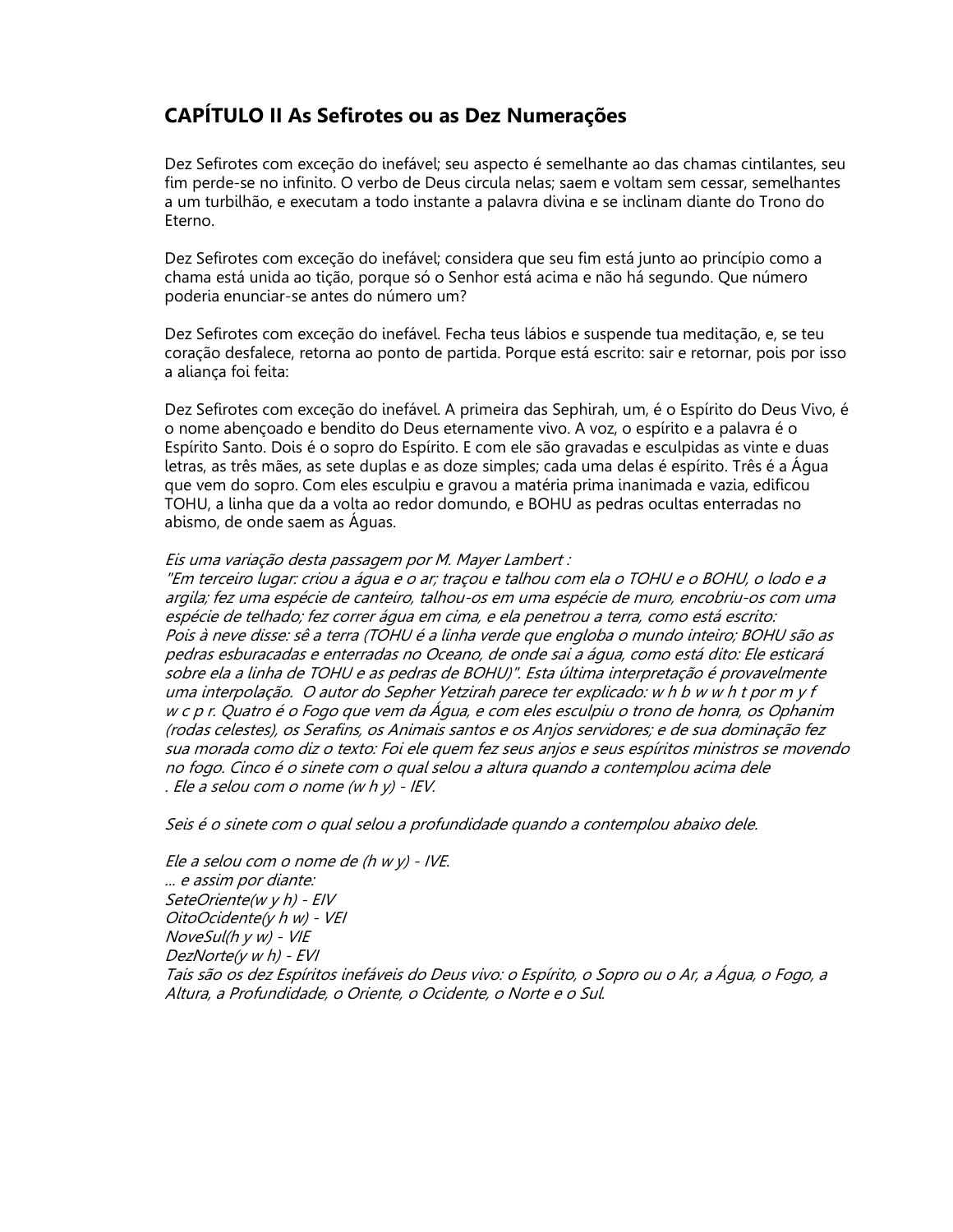### **CAPÍTULO III - As Vinte e Duas Letras**

As vinte e duas letras são constituídas por três mães, sete duplas e doze simples. As três mães são Aleph Mem Shin (c m a), isto é, o Ar, a Água e o Fogo. A Água (m) é muda, o Fogo (c) é sibilante, o Ar (a) é intermediário entre os dois, como a balança da lei O C H (q h) tem o centro entre o mérito e a culpabilidade.

Essas vinte e duas letras tomam forma, peso, misturando-se e transformando-se de diversas maneiras, criando a alma de tudo que foi ou que será criado.

As vinte e duas letras são esculpidas na voz, gravadas no Ar, e colocadas, pela pronúncia em cinco partes: na garganta, no céu da boca, na língua, nos dentes e nos lábios.

As 22 letras, os fundamentos, estão colocadas sobre a esfera do número 231. O círculo que as contem pode ser diretamente virado: e, então, significa felicidade, o retrógrado passa a ser o contrário. Por isso ele as tornou pesadas e as permutou, Aleph com todas e todas co m Aleph (a), Beth (b) com todas e todas com Beth, etc.

É por este meio que nascem 231 portas, que todos os idiomas e todas as criaturas derivam desta formação e em consegüência, toda a criação procede de um único nome. Foi assim que foi feito (t a), isto é Alfa e Ômega, o que não se transformará nem envelhecerá jamais. O sinal de tudo isto é vinte e dois totais em um só corpo:

22 letras fundamentais:

Três principais, sete duplas, doze simples. Três principais: Aleph Mem Shin (c m a); o fogo, o ar e a água. A origem do céu é o fogo, a origem da atmosfera é o ar, a origem da terra é a água: o fogo sobe, a água desce e o ar é a regra que põe equilíbrio entre eles; o Mem (m) é grave, o Shin (c) é agudo e o Aleph (a) intermediário entre eles. Aleph Mem Shin (c m a) é selado por seis selos e contido no macho e na fêmea. Sabe, pensa e imagina que o Fogo suporta a Água.

Sete duplas, b B, - q G - d D - k CH - p PH - r R - t T, que são usadas comduas pronúncias: bet beth, guimel ghimel, dalet dhalet, kaf, khaf, pé, phé, resch, rhesch, tau, thau, uma suave, outra dura, à semelhança do forte e do fraco.

As duplas representam os contrários. O contrário da vida é a morte, o contrário da paz é a desgraça, da sabedoria é a tolice, rigueza pobreza, cultura deserto, graça fealdade, poder servidão.

Doze letras simples, h E He- w V Vau- z Z Zain - j H Cheth - f T Teth - y I lod - l L Lamed - n N Nun - s S Samech - u GH Hain - x TS Tsade - q K Cuph. Ele as traçou, talhou, multiplicou, pesou e permutou; como as multiplicou? Duas pedras constroem 2 casas, três constroem 6 casas, quatro constroem 24 casas, cinco 120, seis 720 e sete 5040 casas. A partir daí, vai e conta o que tua boca não pode exprimir, o que teu ouvido não pode escutar.

Por elas Yah, o Eterno Sabaoth, o Deus de Israel, Deus vivo, Senhor Todo-Poderoso, elevado e sublime, habitando a eternidade e cujo nome é santo, traçou o mundo.

Yah se compõe de três letras, h w h y (IEVE) de quatro letras.

Sabaoth: é como um signo no seu exército. Deus de Israel (Israel) é um príncipe perante Deus. Deus vivo: três coisas são chamadas vivas:

Deus vivo, água viva e Árvore da Vida.

El - Forte. Shadday - até aí é suficiente.

Elevado - porque Ele reside no alto do mundo, e está acima de todos os seres elevados. Sublime - porque ele carrega e sustenta o alto e o baixo, enguanto que os carregadores estão em baixo e a carga no alto. ELE está no alto e dirige para embaixo; carrega e sustém a eternidade.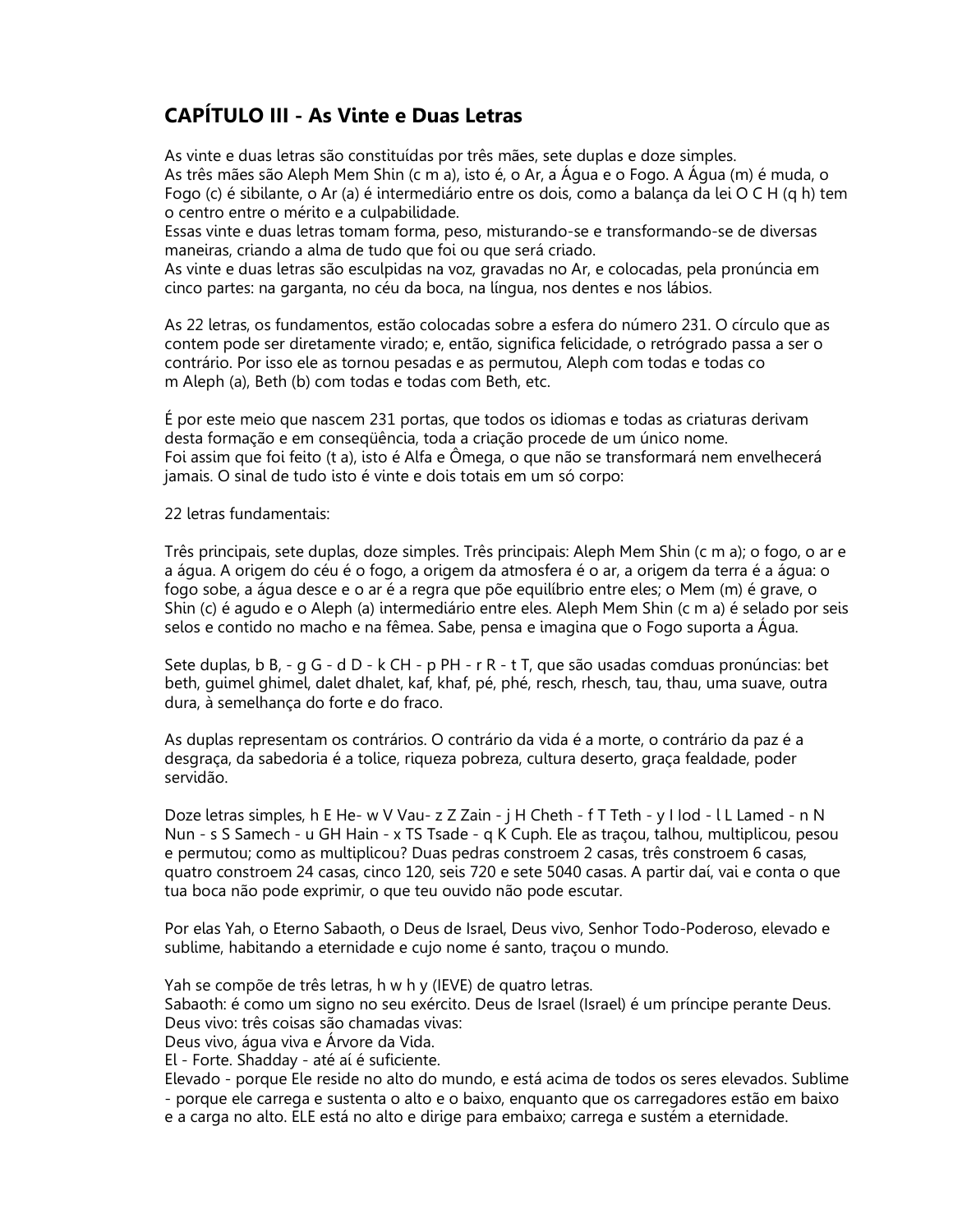Habitando a Eternidade - porque seu reino é cruel e ininterrupto. Seu nome é santo - porque ele e seus servidores são santos e lhe dizem cada vez: santo, santo, santo.

A prova da coisa é fornecida por testemunhos dignos de fé: o mundo, o ano, a alma. Os doze estão em baixo, os sete estão acima deles e as três acima dos sete.

Das três faz seu santuário, e todos estão ligados ao Um: Sinal do Um que não tem segundo, Rei Único em seu mundo, que é um cujo nome é um.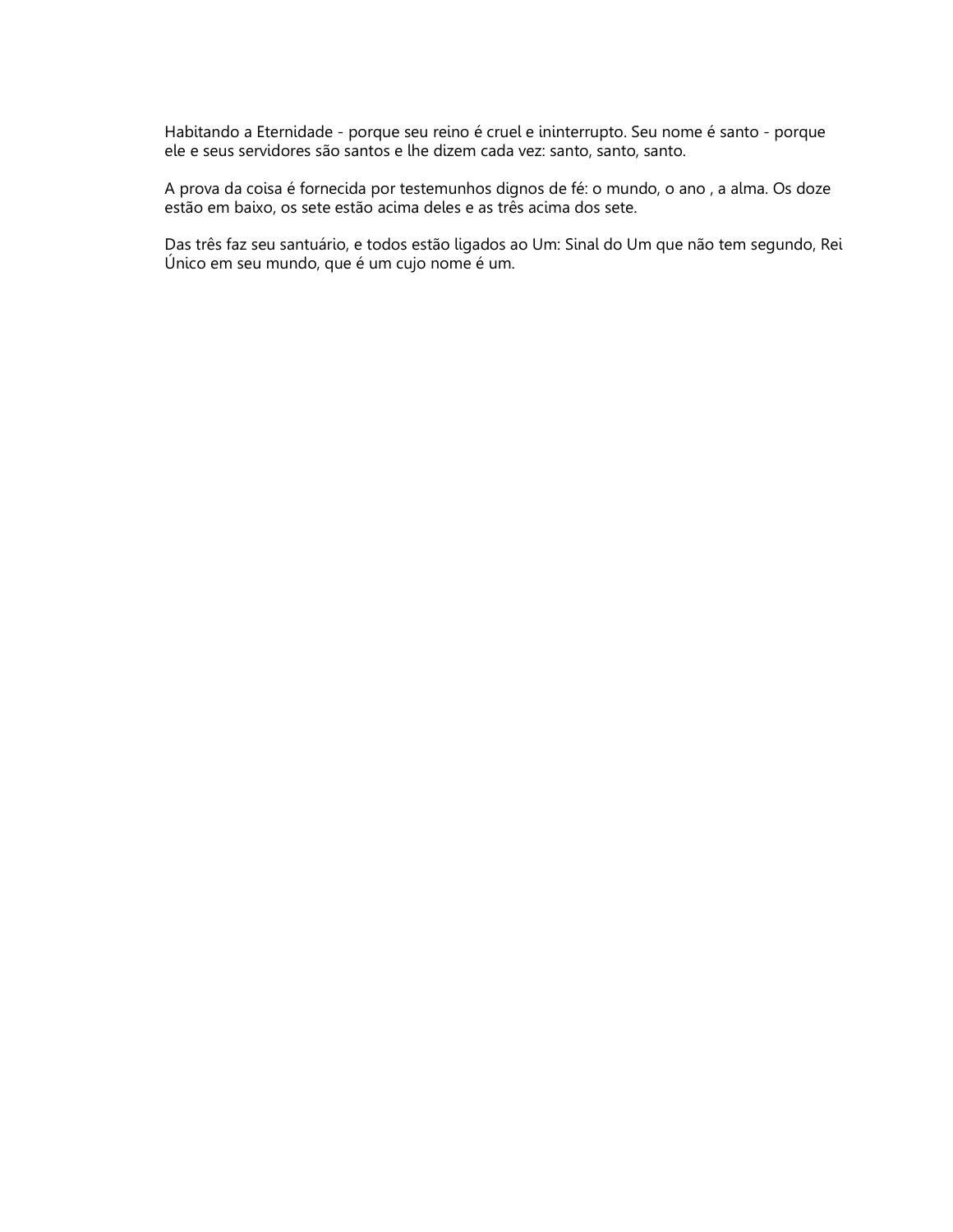### **CAPÍTULO IV - As Três Mães**

Três mães A, M e S (c m a) são os fundamentos. Elas representam o prato do merecimento, o prato da culpabilidade e a balança da lei O C H (q h) que está no meio.

Três mães Aleph, Mem, e Shin (c m a). Insígnia secreta, tão admirável e tão oculta, gravada por seis anéis dos quais saem fogo, água e ar que se divide em machos e fêmeas. Três mães A, M, e S (c m a) e três pais; com eles todas as coisas são criadas.

Três mães A, M e S (c m a) no mundo, o Ar, a Água, o Fogo. No princípio, os céus foram criados do Fogo, a Terra a Água e o Ar do Espírito que está no meio.

Três mães A. M e S (c m a) no ano, o Quente, o Frio e o Temperado. O Quente foi criado do Fogo, o Frio da Água e o Temperado do Espírito, meio-termo entre eles.

Três mães A, M e S (c m a) no Homem, a Cabeça, o Ventre e o Peito. A Cabeça foi criada do Fogo, o Ventre da Água e o Peito, meio-termo entre eles, do Espírito.

Três mães A, M e S (c m a). Ele as esculpe, as grava, as compões e comelas foram criadas três mães no mundo, três mães no ano, três mães no Homem, machos e fêmeas.

Ele fez reinar Aleph (a) sobre o Espírito, ligou-os por um laço e os compôs um com outro, e com eles selou o ar do mundo, o temperado no ano e o peito do homem, machos e fêmeas. Machos em A, M, e S (c m a), isto é no Ar, na Água e no Fogo, fêmeas em A S M (m c a), isto é no Ar, no Fogo e na Água.

Ele fez reinar Mem (m) sobre a Água, ele o encadeou de tal maneira e os combinou um com outro de tal modo que selou com eles a terra no mundo, o frio no ano, o fruto do ventre no homem, machos e fêmeas.

Ele fez reinar Shin (c) sobre o Fogo e o encadeou e os combinou um com o utro, de tal modo que selou com eles os céus no mundo, o quente no ano, e a cabeça no homem, machos e fêmeas.

De que maneira os misturou? Aleph Mem Shin (c m a), Aleph Shin Mem (m c a), Mem Shin Aleph (a c m), Mem Aleph Shin (c a m), Shin Aleph Mem (m a c), Shin Mem Aleph (a m c). O céu é do fogo, a atmosfera é do ar, a terra é da água. A cabeça do homem é do fogo, seu coração é do ar, seu ventre é da áqua.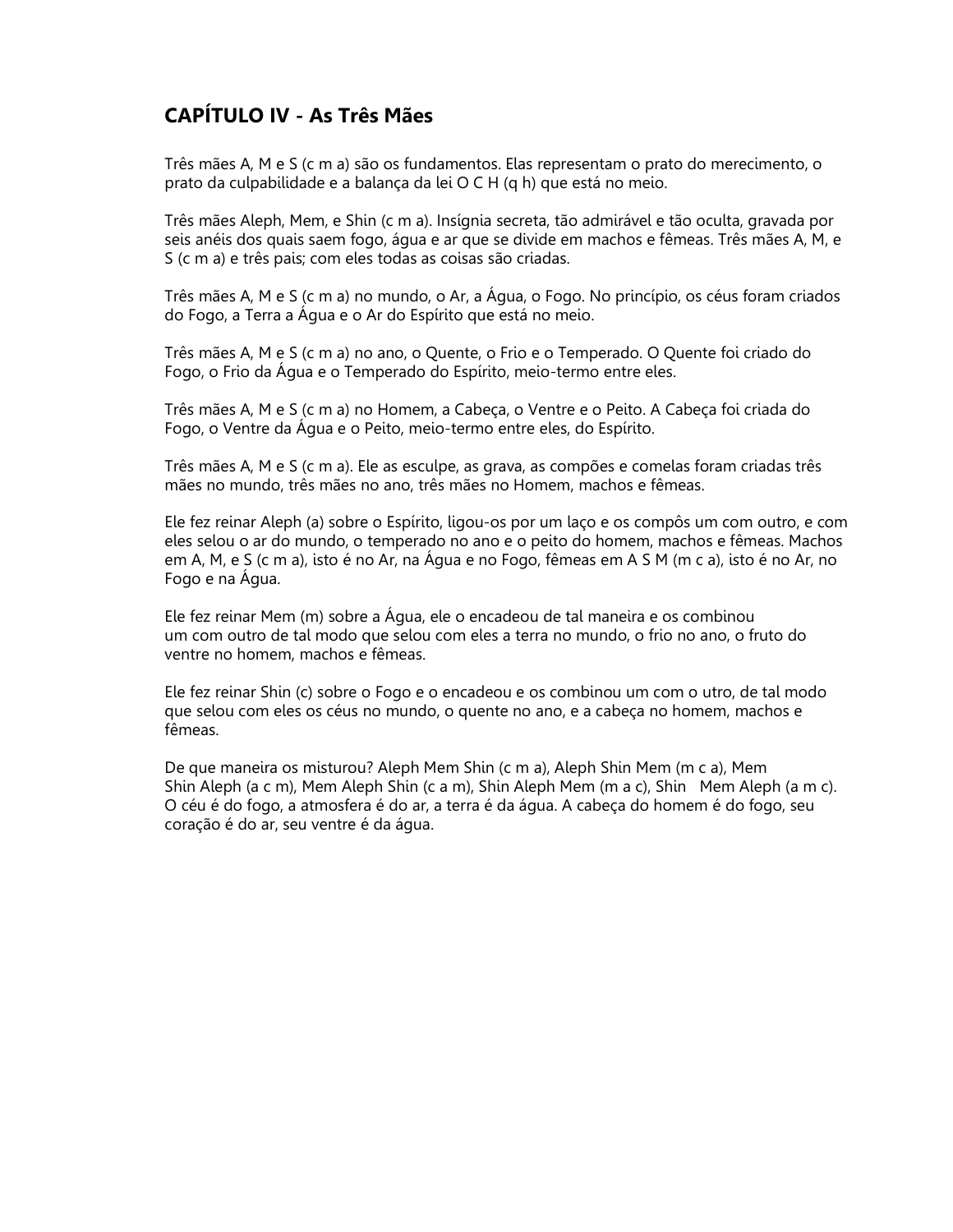# **CAPÍTULO V - As Sete Duplas**

As Sete Duplas (b B Beth, - g G Ghimel - d D Daleth - k CH Caph - p PH Phé - r R Resh - t T Thau - constituem as sílabas: Vida, Paz, Ciência, Rigueza, Graca, Semente, Dominação).

Duplas porque elas são reduzidas, em seus opostos, pela permutação; no lugar da Vida é a Morte, da Paz a Guerra, da Ciência a Ignorância, da Riqueza a Pobreza, da Graça a Abominação, da Semente a Esterilidade, e da Dominação a Escravidão.

As sete duplas são opostas aos sete termos: o Oriente, o Ocidente, a Altura, a Profundidade, o Norte, o Sul e o Santo Palácio fixado no centro que tudo sustenta.

Essas sete duplas, ele as esculpe, as grava, as combina e cria com elas os Astros do mundo, os Dias no ano, e as aberturas no Homem, e com elas esculpe sete céus, sete elementos, sete animalidades vazias desde a obra. E é porisso que ele escolheu o Setenário sob o céu.

- 1. Sete letras duplas, ele as traçou, talhou, misturou, equilibrou e permutou; criou com elas as palavras, os dias e as aberturas.
- 2. Fez reinar o Beth (b)e lhe colocou uma coroa, e combinou um com outro e criou com ele Saturno no mundo, o Sabat no ano e a boca no homem.
- 3. Fez reinar o Ghimel (g), colocou-lhe uma coroa e os misturou um com outro, com ele criou Júpiter no mundo, domingo no ano e o olho direito no homem

... e assim por diante, como se resume no capítulo VII.

Separou as testemunhas e as colocou cada uma à parte, o mundo à parte, o ano à parte e o homem à parte. Duas letras constroem 2 casas, 3 edificam 6, 4 fazem 24, 5 -> 120, 6 -> 7 20 e daí em diante o número progride para o indescritível e o inconcebível. Os astros no mundo são o Sol, Vênus, Mercúrio, Lua, Saturno, Júpiter e M arte. Os dias no ano são os sete dias da criação, e as sete portas do homem são dois olhos, dois ouvidos, dois narinas e uma boca.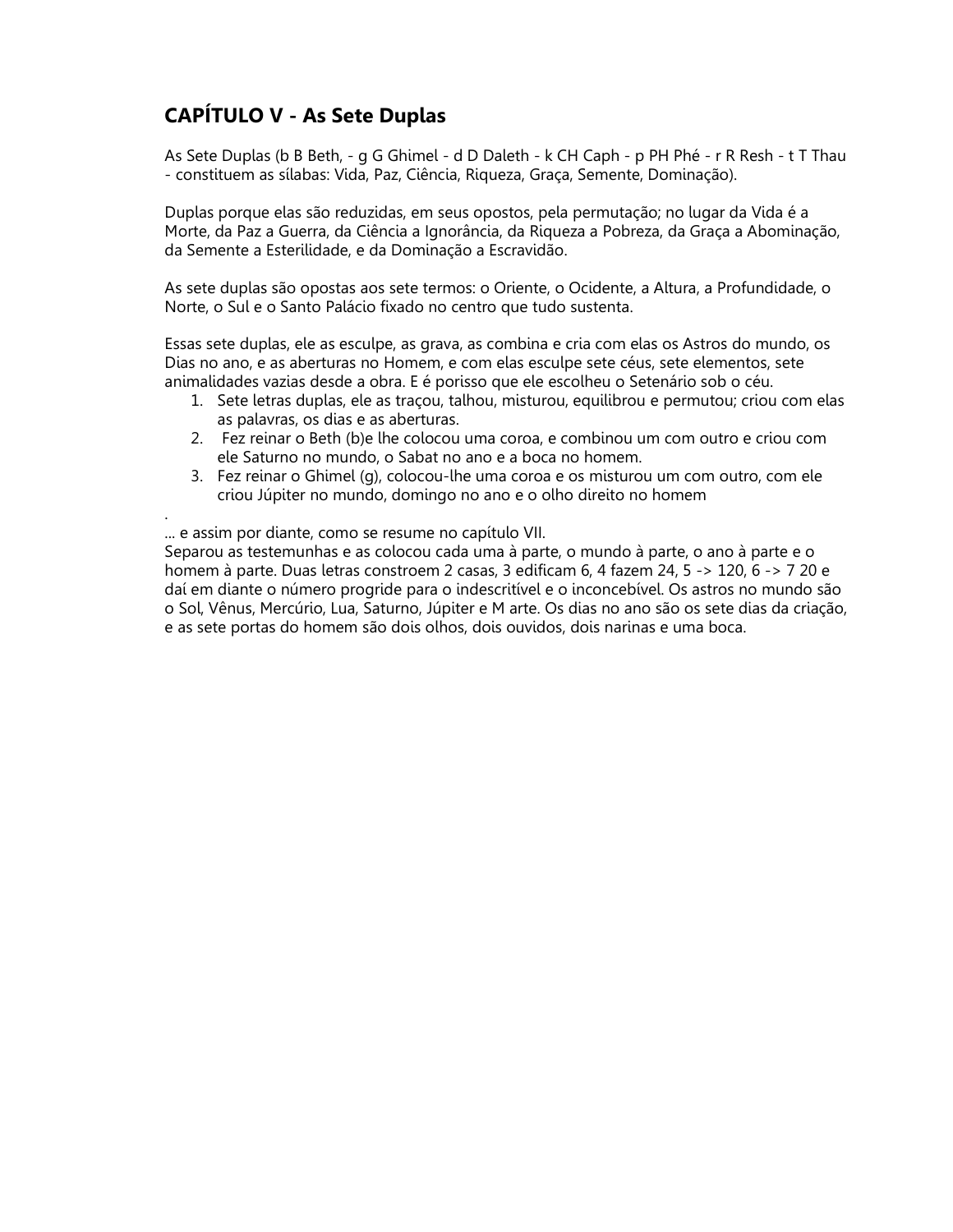### **CAPÍTULO VI - As Doze Simples**

Doze Simples (- h E He- w V Vau- z Z Zain - j H Cheth - f T Teth - y I lod - l L Lamed - n N Nun s S Samech - u GH Hain - x TS Tsade - q K Cuph).

Seu fundamento é o seguinte: A Visão A Audição O Olfato A Palavra A Nutrição O Coito A Acão A Locomoção A Cólera  $\Omega$  Riso A Meditação O Sono.

Sua medida é constituída pelas doze partes do mundo. O Norte-Leste, o Sul-Leste, o Leste-Altura, o Leste-Profundidade. O Norte-Oeste, o Sul-Oeste, o Oeste-Altura, o Oeste-Profundidade O Sul- Altura, o Sul-Profundidade, o Norte-Altura, o Norte-Profundidade. Os marcos se propagam e avançam pelos séculos afora e são os braços do Universo. As doze simples, ele as esculpe, as grava, as reúne, as pesa e as transmuta e cria com elas os doze signos no Universo, a saber: O Carneiro, O Touro ... etc Doze meses no ano.

Essas 12 letras são as 12 diretrizes do Homem, como se seque: Mão Direita e Mão Esquerda Os 2 pés Os 2 rins O fígado A bílis O baco O cólon A bexiga As artérias.

Ele fez reinar o He (h), colocou-lhe uma coroa, misturou-os um com outro e com ele criou o Carneiro no mundo, nisan (março) no ano e o fígado no homem.

.. e assim por diante, como resumido no capítulo sequinte...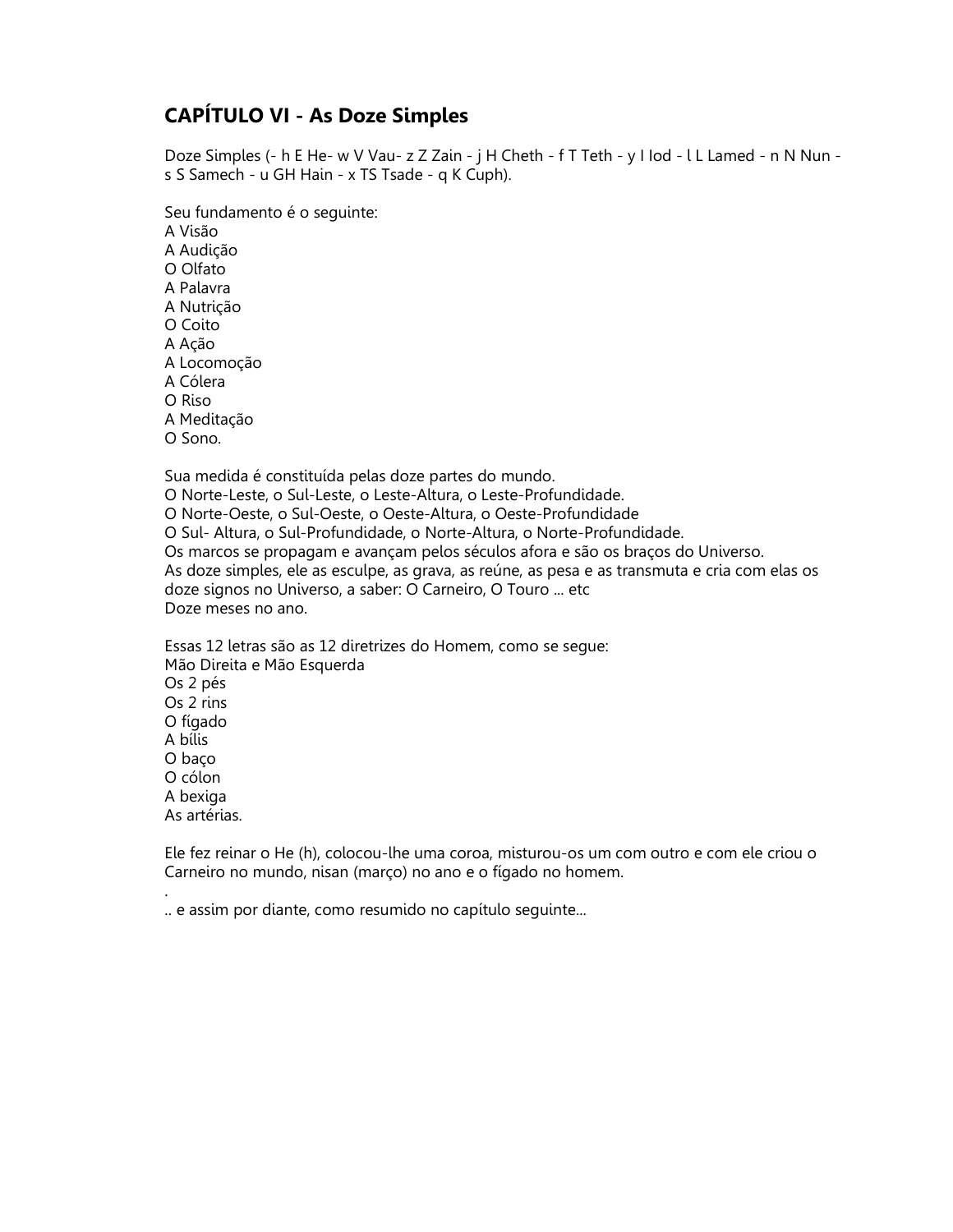# **CAPÍTULO VII**

#### 1 - Quadro das Correspondências

Aleph Mem Shin Ar Água Fogo Atmosfera Terra Céu Temperado Frio/Inverno Calor/Verão Peito Ventre Cabeca Regra do Equilíbrio (Flagelo) Prato do Desmerecimento Prato do Mérito Beth Saturno Sabat Boca Vida e Morte Guimel Júpiter Domingo Olho Direito Paz e Desgraça Daleth Marte Segunda Olho Esquerdo Sabedoria e Ignorância Caph Sol Terça Narina Direita Riqueza e Pobreza Phe Vênus Quarta Narina Esquerda Cultura e Deserto Resh Mercúrio Quinta Ouvido Direito Graça e Fealdade Tau Lua Sexta OuvidoEsquerdo Domínio e Servidão He Carneiro Nisan Fígado Visão e Cequeira Vau Touro Iyyar Bílis Audição e Surdez Zain Gêmeos Sivan Baço Olfato e sua Ausência Cheth Câncer Tammuz Estômago Palavra e Mudez Teth Leão AbRim Direito Deglutição e Fome lod Virgem Elul Rim Esquerdo Comércio Sexual e Castração Lamed Balança Tischre iIntestino Delgado A tividade e Impotência Nun Escorpião Marheschvan Intestino Grosso Andar e Claudicação Samech Sagitário Kislev Mão Direita Cólera e Arrebatamento do Fígado Hain Capricórnio Tebet Mão Esquerda Riso e Arrebatamento do Baço Tsade Aquário Séhebat Pé Direito/Pensamento e Arrebatamento do Coração Cuph Peixes Adar Pé Esquerdo Sono e Apatia E todos estão ligados ao Dragão, à esfera do coração.

Três coisas estão no poder do homem: as mãos, os pés e os lábios. Três coisas não estão no poder do homem: os olhos, os ouvidos e as narinas. Há três coisas penosas a escutar: a maldição, a blasfêmia e a notícia maldosa.